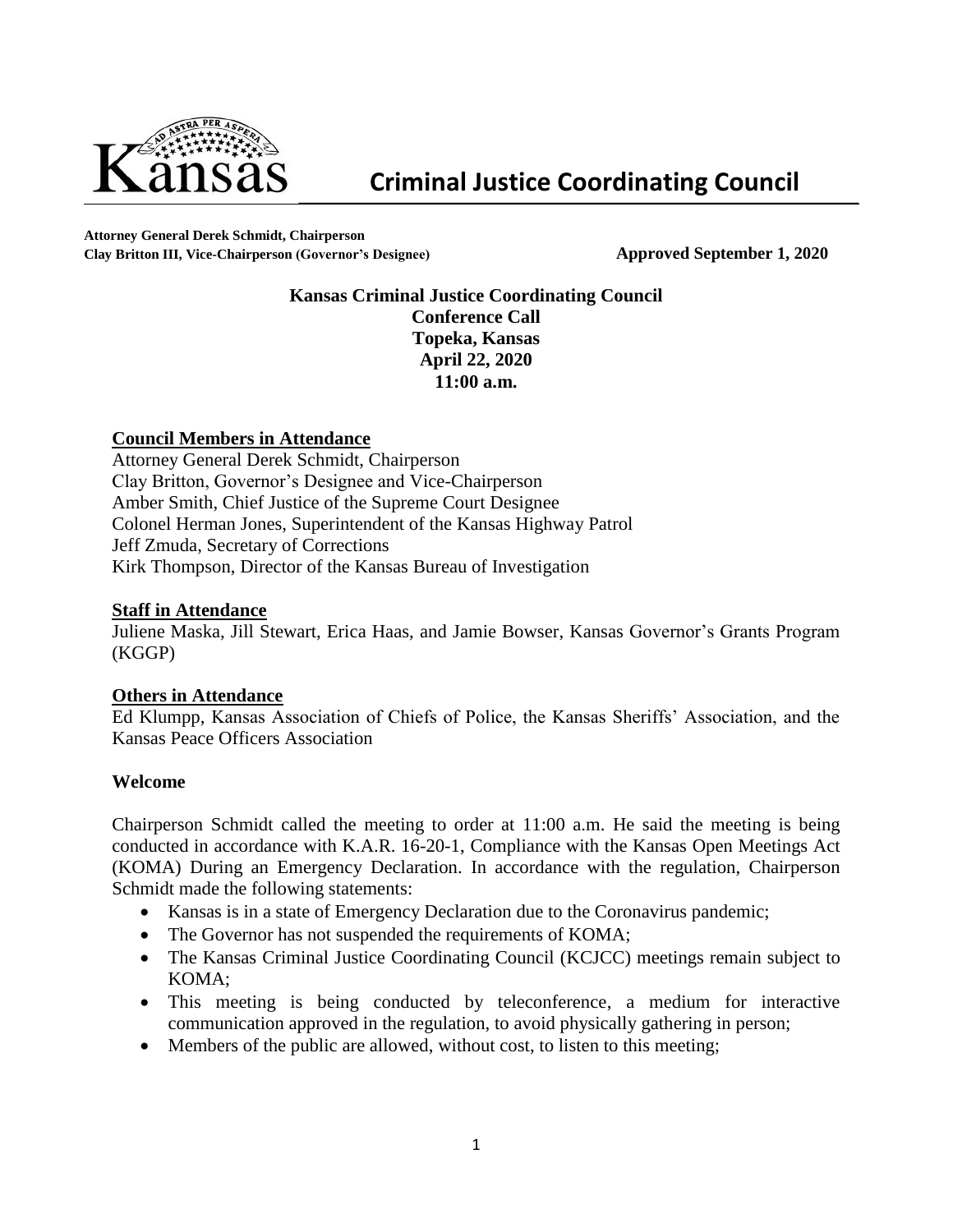- The meeting notice and agenda for this meeting were published on April 20, 2020, on the Public Square and emailed to members of the public that previously requested meeting notifications for KCJCC meetings;
- The posted agenda included the teleconference number for this meeting;
- Each member of the public body or agency, staff, or presenter participating in this meeting is required to state the individual's name and title, if any, each time the individual begins speaking or voting so that the individual can be readily identified;
- All participants are required to ensure that microphones, phones, or other electronic devices are muted when the participants are not speaking so that the ability to hear the proceedings is not unnecessarily impeded;
- Public comment will not be allowed; and
- An executive session will not be conducted.

The Chairperson requested KCJCC members, staff members, and public participants announce themselves.

# **October 1, 2019 Minutes**

Mr. Britton made a motion to approve the KCJCC meeting minutes from October 1, 2019. Ms. Smith seconded the motion. There was no discussion and the motion was approved by unanimous consent.

### **Bureau of Justice Assistance Grants**

Ms. Stewart provided a brief overview and an update on the following Bureau of Justice Assistance grants:

- **Bulletproof Vest Partnership**---- No federal funds awarded.
- **Prison Rape Elimination Act (PREA)**---\$44,789 (FFY 2019) awarded to the Kansas Department of Corrections (KDOC) to continue monitoring facilities to ensure full PREA compliance.
- **National Criminal History Improvement Program (NCHIP)**---\$361,323 (FFY 2019) awarded to Kansas Bureau of Investigation (KBI) for data entry for manual dispositions and processing errant dispositions.
- **Paul Coverdell National Forensic Sciences Improvement Act**---\$272,275 (FFY 2019) (upon federal release of hold for pending budget review) awarded to the KBI \$94,288; Johnson Co. Crime Lab \$78,987; and Sedgwick Co. Forensic Science Center \$99,000.
- **Residential Substance Abuse Treatment (RSAT)**---\$266,631 (FFY 2019) awarded to KDOC.

Colonel Jones made a motion to approve the above stated awards and Ms. Smith seconded the motion. No discussion. Approved unanimously. Secretary Zmuda abstained from voting on the RSAT and PREA grant awards and Director Thompson abstained from voting on the NCHIP and Paul Coverdell grant awards.